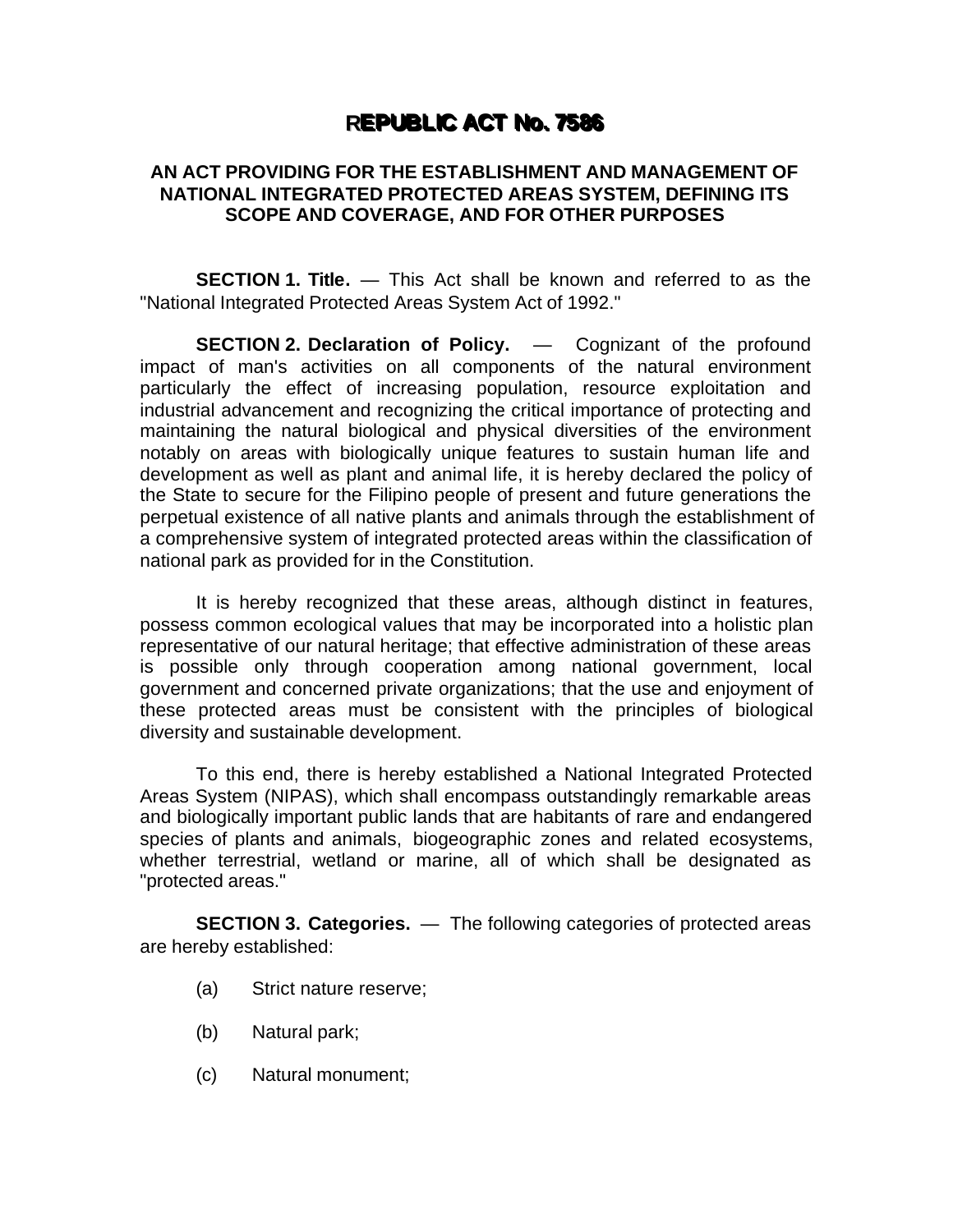- (d) Wildlife sanctuary;
- (e) Protected landscape and seascapes;
- (f) Resource reserve;
- (g) Natural biotic areas; and
- (h) Other categories established by law, conventions or international agreements which the Philippine Government is a signatory.

**SECTION 4. Definition of Terms.** — For purposes of this Act, the following terms shall be defined as follows:

- (a) "**National Integrated Protected Areas Systems (NIPAS)**" is the classification and administration of all designated protected areas to maintain essential ecological processes and life-support systems, to preserve genetic diversity, to ensure sustainable use of resources found therein, and to maintain their natural conditions to the greatest extent possible;
- (b) "**Protected area**" refers to identified portions of land and water set aside by reason of their unique physical and biological significance, managed to enhance biological diversity and protected against destructive human exploitation;
- (c) "**Buffer zones**" are identified areas outside the boundaries of and immediately adjacent to designated protected areas pursuant to Section 8 that need special development control in order to avoid or minimize harm to the protected area;
- (d) "**Indigenous cultural communit**y" refers to a group of people sharing common bonds of language, customs, traditions and other distinctive cultural traits, and who have, since time immemorial, occupied, possessed and utilized a territory;
- (e) "**National park"** refers to a forest reservation essentially of natural wilderness character which has been withdrawn from settlement, occupancy or any form of exploitation except in conformity with approved management plan and set aside as such exclusively to conserve the area or preserve the scenery, the natural and historic objects, wild animals and plants therein and to provide enjoyment of these features in such areas;
- (f) "**Natural monument**" is a relatively small area focused on protection of small features to protect or preserve nationally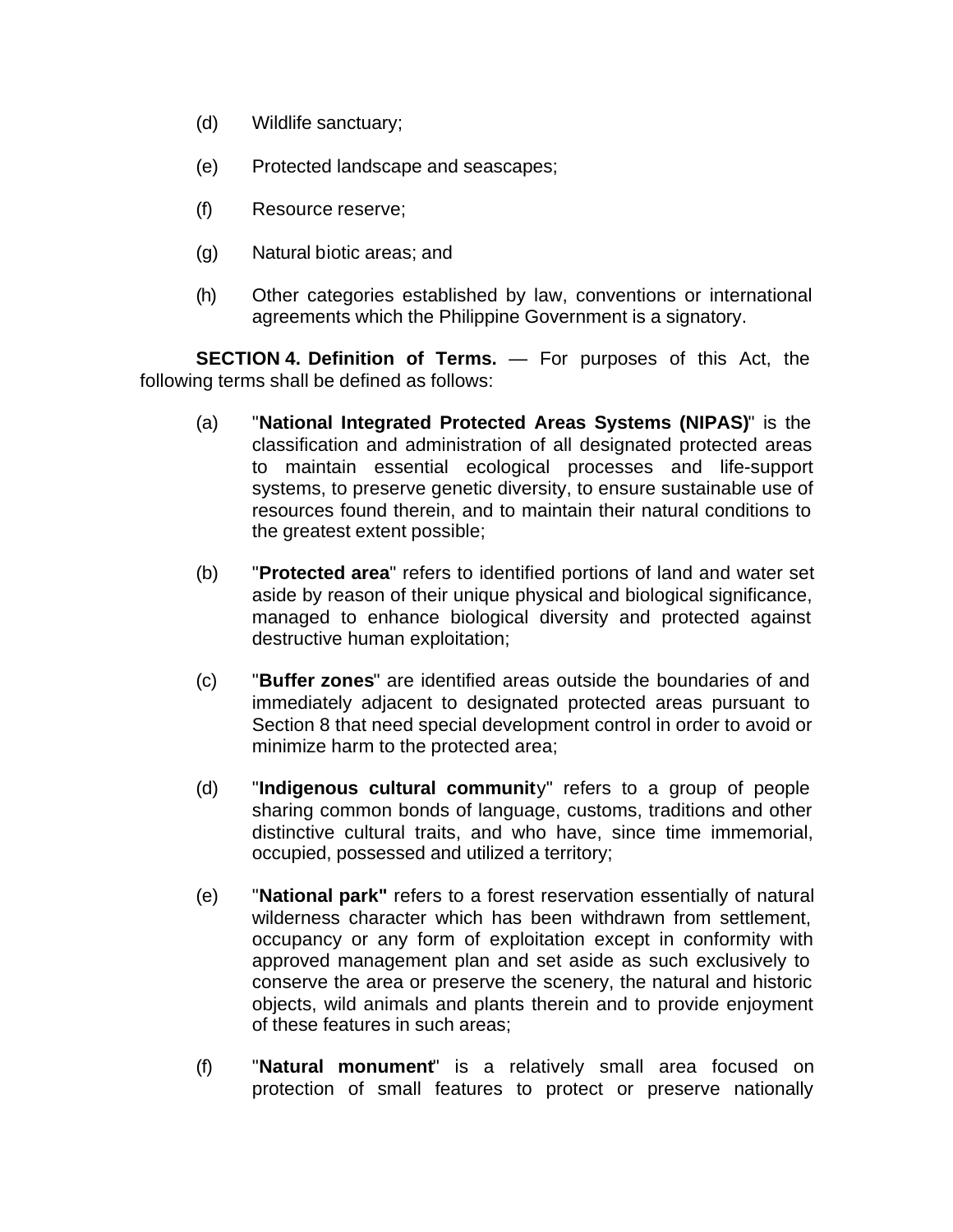significant natural features on account of their special interest or unique characteristics;

- (g) "**Natural biotic area**" is an area set aside to allow the way of life of societies living in harmony with the environment to adopt to modern technology at their pace;
- (h) "**Natural park**" is a relatively large area not materially altered by human activity where extractive resources uses are not allowed and maintained to protect outstanding natural and scenic areas of national or international significance for scientific, educational and recreational use;
- (i) "**Protected landscapes/seascapes"** are areas of national significance which are characterized by the harmonious interaction of man and land while providing opportunities for public enjoyment through recreation and tourism within the normal lifestyle and economic activity of these areas;
- (j) "**Resources reserve**" is an extensive and relatively isolated and uninhabited area normally with difficult access designated as such to protect natural resources of the area for future use and prevent or contain development activities that could affect the resource pending the establishment of objectives which are based upon appropriate knowledge and planning;
- (k) "**Strict nature reserve**" is an area possessing some outstanding ecosystem, features and/or species of flora and fauna of national scientific importance maintained to protect nature and maintain processes in an undisturbed state in order to have ecologically representative examples of the natural environment available for scientific study, environmental monitoring, education, and for the maintenance of genetic resources in a dynamic and evolutionary state;
- (l) "**Tenured migrant communities**" are communities within protected areas which have actually and continuously occupied such areas for five (5) years before the designation of the same as protected areas in accordance with this Act and are solely dependent therein for subsistence; and
- (m) "**Wildlife sanctuary**" comprises an area which assures the natural conditions necessary to protect nationally significant species, groups of species, biotic communities or physical features of the environment where these may require specific human manipulation for their perpetuation.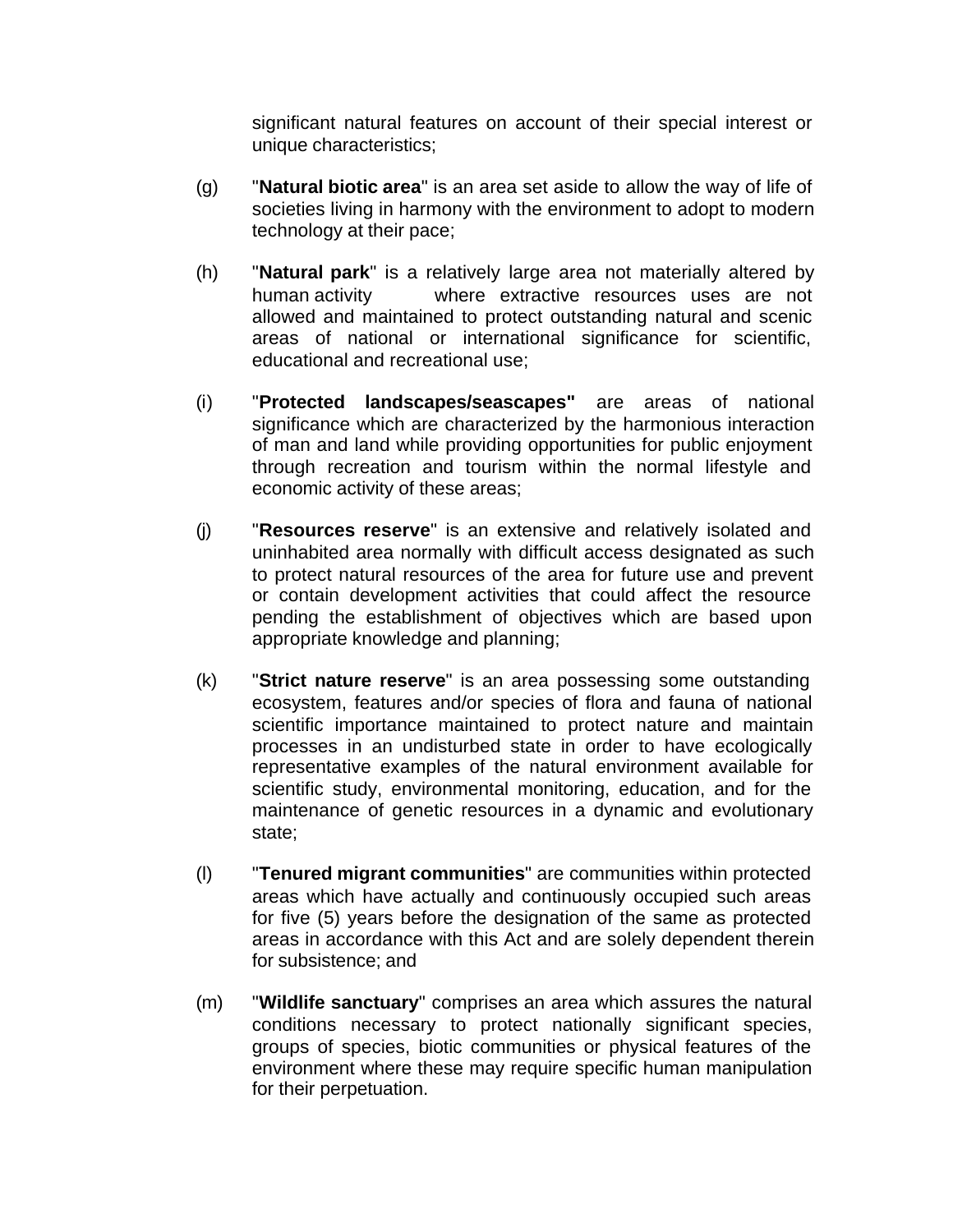**SECTION 5. Establishment and Extent of the System.** — The establishment and operationalization of the System shall involve the following:

- (a) All areas or islands in the Philippine proclaimed, designated or set aside, pursuant to a law, presidential decree, presidential proclamation or executive order as national park, game refuge, bird and wildlife sanctuary, wilderness are, strict nature reserve, watershed, mangrove reserve, fish sanctuary, natural and historical landmark, protected and managed landscape/seascapes as well as identified virgin forests before the effectivity of this Act are hereby designated as initial components of the System. The initial components of the System shall be governed by existing laws, rules and regulations, not inconsistent with this Act;
- (b) Within one (1) year from the effectivity of this Act, the DENR shall submit to the Senate and the House of Representatives a map and legal description or natural boundaries of each protected area initially comprising the System. Such maps and legal descriptions shall, by virtue of this Act, constitute the official documentary representation of the entire System, subject to such changes as Congress deems necessary;
- (c) All DENR records pertaining to said protected areas, including maps and legal descriptions or natural boundaries, copies of rules and regulations governing them, copies of public notices of, and reports submitted to Congress regarding pending additions, eliminations, or modifications shall be made available to the public. These legal documents pertaining to protected areas shall also be available to the public in the respective DENR Regional Offices, Provincial Environment and Natural Resources Offices (PENROs) and Community Environment and Natural Resources Offices (CENROs) where NIPAS areas are located;
- (d) Within three (3) years from the effectivity of this Act, the DENR shall study and review each area tentatively composing the System as to its suitability or nonsuitability for preservation as protected area and inclusion in the System according to the categories established in Section 3 hereof and report its findings to the President as soon as each study is completed. The study must include in each area:
	- (1) A forest occupants survey;
	- (2) An ethnographic study;
	- (3) A protected area resource profile;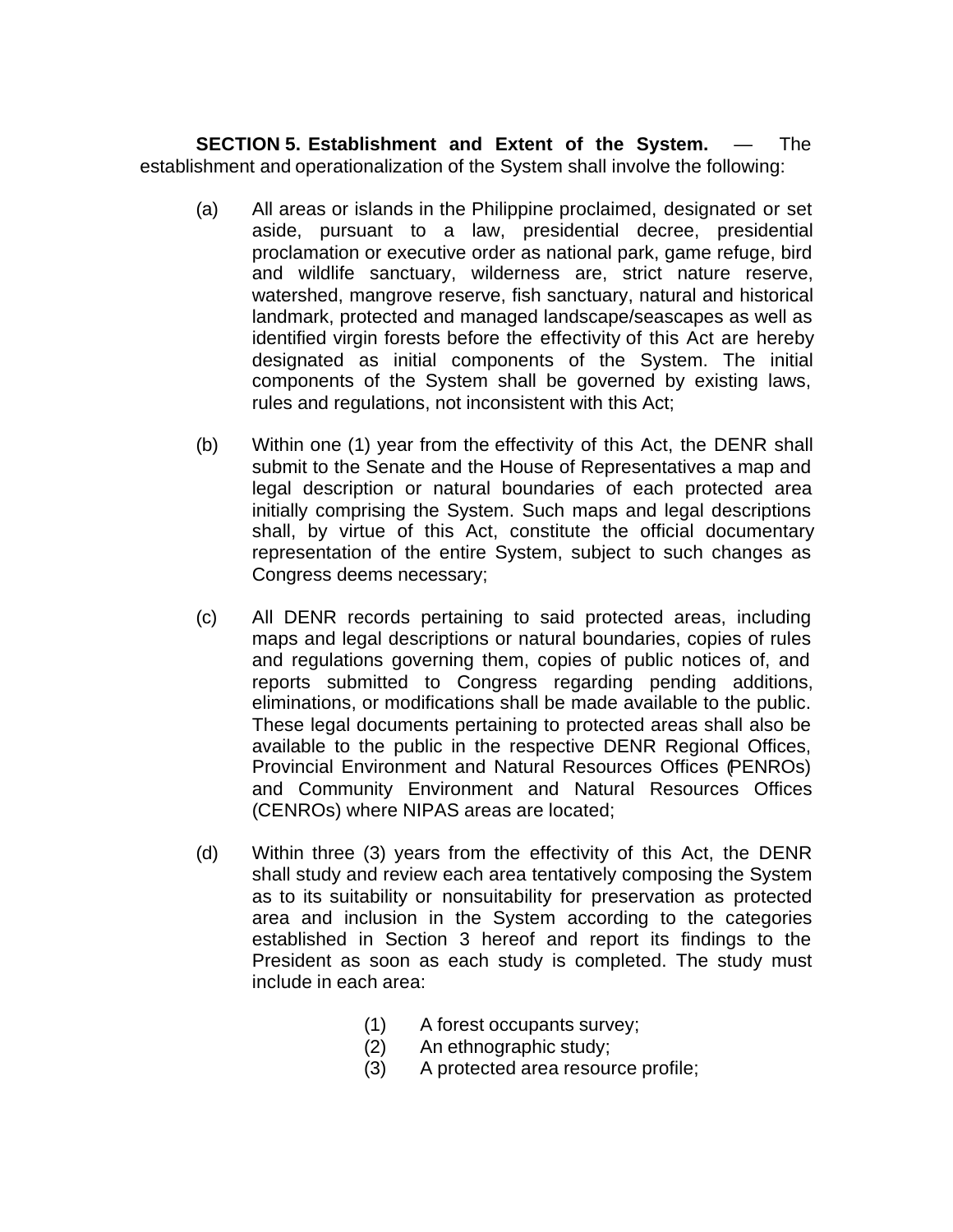- (4) Land use plans done in coordination with the respective Regional Development Councils; and
- (5) Such other background studies as will be sufficient bases for selection.

## The DENR shall:

- (i) Notify the public of the proposed action through publication in a newspaper of general circulation, and such other means as the System deems necessary in the area or areas in the vicinity of the affected land thirty (30) days prior to the public hearing.
- (ii) Conduct public hearing at the locations nearest to the area affected;
- (iii) At the least thirty (30) days prior to the date of hearing advise all local government units (LGUs) in the affected areas, national agencies concerned, people's organizations and nongovernment organizations and invite such officials to submit their views on the proposed action at the hearing not later than thirty (30) days following the date of the hearing; and
- (iv) Give due consideration to the recommendations at the public hearing; and provide sufficient explanation for his recommendations contrary to the general sentiments expressed in the public hearing;
- (e) Upon receipt of the recommendations of the DENR the President shall issue a presidential proclamation designating the recommended areas as protected areas and providing for measures for their protection until such time when Congress shall have enacted a law finally declaring such recommended areas as part of the integrated protected area system; and
- (f) Thereafter, the President shall send to the Senate and the House of Representatives his recommendations with respect to the designations as protected areas or reclassification of each area on which review has been completed, together with maps and legal description of boundaries. The President, in his recommendation, may propose the alteration of existing boundaries of any or all proclaimed protected areas, additional of any contiguous area of public land of predominant physical and biological value. Nothing contained herein shall limit the President to propose, as part of this recommendation to Congress, additional areas which have not been designated, proclaimed or set aside by law,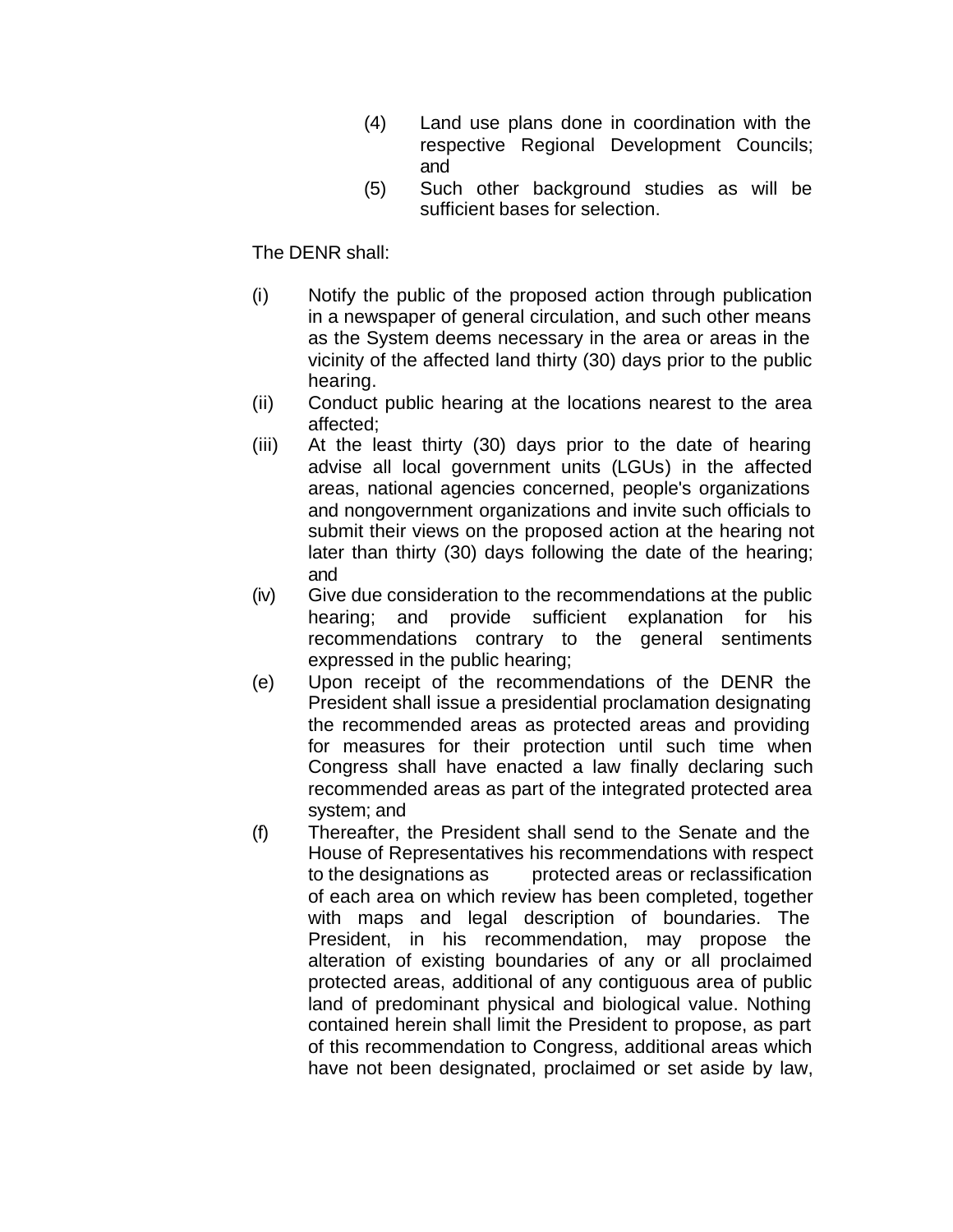presidential decree, proclamation or executive order as protected area/s.

**SECTION 6. Additional Areas to be Integrated to the System.** — Notwithstanding the establishment of the initial component of the System, the Secretary shall propose the inclusion in the System of additional areas with outstanding physical features, anthropological significance and biological diversity in accordance with the provisions of Section 5(d).

**SECTION 7. Disestablishment as Protected Area.** — When in the opinion of the DENR a certain protected area should be withdrawn or disestablished, or its boundaries modified as warranted by a study and sanctioned by the majority of the members of the respective boards for the protected area as herein established in Section 11, it shall, in turn, advice Congress. Disestablishment of a protected area under the System or modification of its boundary shall take effect pursuant to an act of Congress. Thereafter, said area shall revert to the category of public forest unless otherwise classified by Congress: Provided, however, That after disestablishment by Congress, the Secretary may recommend the transfer of such disestablished area to other government agencies to serve other priority programs of national interest.

**SECTION 8. Buffer Zones.** — For each protected area, there shall be established peripheral buffer zones which necessary, in the same manner as Congress establishes the protected area, to protect the same from activities that will directly and indirectly harm it. Such buffer zones shall be included in the individual protected area management plan that shall be prepared for each protected area. That DENR shall exercise its authority over protected areas as provided in this Act on such area designated as buffer zones.

**SECTION 9. Management Plans.** — There shall be a general management planning strategy to serve as guide in formulating individual plans for each protected area. The management planning strategy shall, at the minimum, promote the adoption and implementation of innovative management techniques including, if necessary, the concept of zoning, buffer zone management for multiple use and protection, habitat conservation and rehabilitation, diversity management, community organizing, socioeconomic and scientific researches, site-specific policy development, pest management, and fire control. The management planning strategy shall also provide guidelines for the protection of indigenous cultural communities, other tenured migrant communities and sites and for close coordination between and among local agencies of the Government as well as the private sector.

Each component area of the System shall be planned and administered to further protect and enhance the permanent preservation of its natural conditions. A management manual shall be formulated and developed which must contain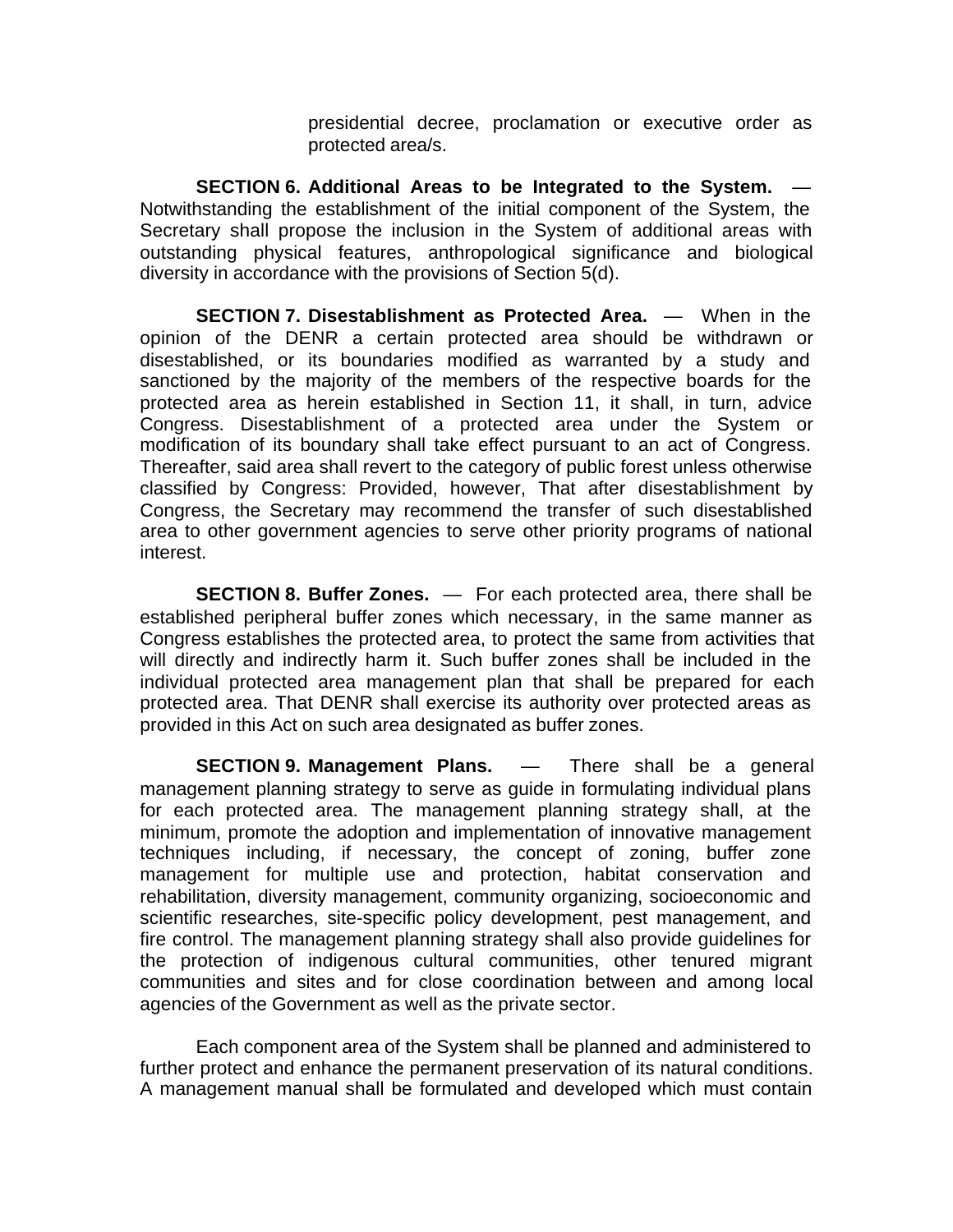the following: an individual management plan prepared by three (3) experts, basic background information, field inventory of the resources within the area, an assessment of assets and limitation, regional interrelationships, particular objectives for managing the area, appropriate division of the area into management zones, a review of the boundaries of the area, and a design of the management programs.

**SECTION 10. Administration and Management of the System.** — The National Integrated Protected Areas System is hereby placed under the control and administration of the Department of Environment and Natural Resources. For this purpose, there is hereby created a division in the regional offices of the Department to be called the Protected Areas and Wildlife Division in regions where protected areas have been established, which shall be under the supervision of a Regional Technical Director, and shall be include subordinate officers, clerks, and employees as may be proposed by the Secretary, duly approved by the Department of Budget and Management, and appropriated for by Congress. The Service thus established shall manage protected areas and promote the permanent preservation, to the greatest extent possible of their natural conditions.

To carry out the mandate of this Act, the Secretary of the DENR is empowered to perform any and all of the following acts:

- (a) To conduct studies on various characteristic features and conditions of the different protected areas, using commonalities in their characteristics, classify and define them into categories and prescribe permissible or prohibited human activities in each category in the System;
- (b) To adopt and enforce a land-use scheme and zoning plan in adjoining areas for the preservation and control of activities that may threaten the ecological balance in the protected areas;
- (c) To cause the preparation of and exercise the power to review all plans and proposals for the management of protected areas;
- (d) To promulgate rules and regulations necessary to carry out the provisions of this Act;
- (e) To deputize field officers and delegate any of his powers under this Act and other laws to expedite its implementation and enforcement;
- (f) To fix and prescribe reasonable NIPAS fees to be collected from government agencies or any person, firm or corporation deriving benefits from the protected areas;
- (g) To exact administrative fees and fines as authorized in Section 21 for violations of guidelines, rules and regulations of this Act as would endanger the viability of protected areas;
- (h) To enter into contracts and/or agreements with private entities or public agencies as may be necessary to carry out the purposes of this Act;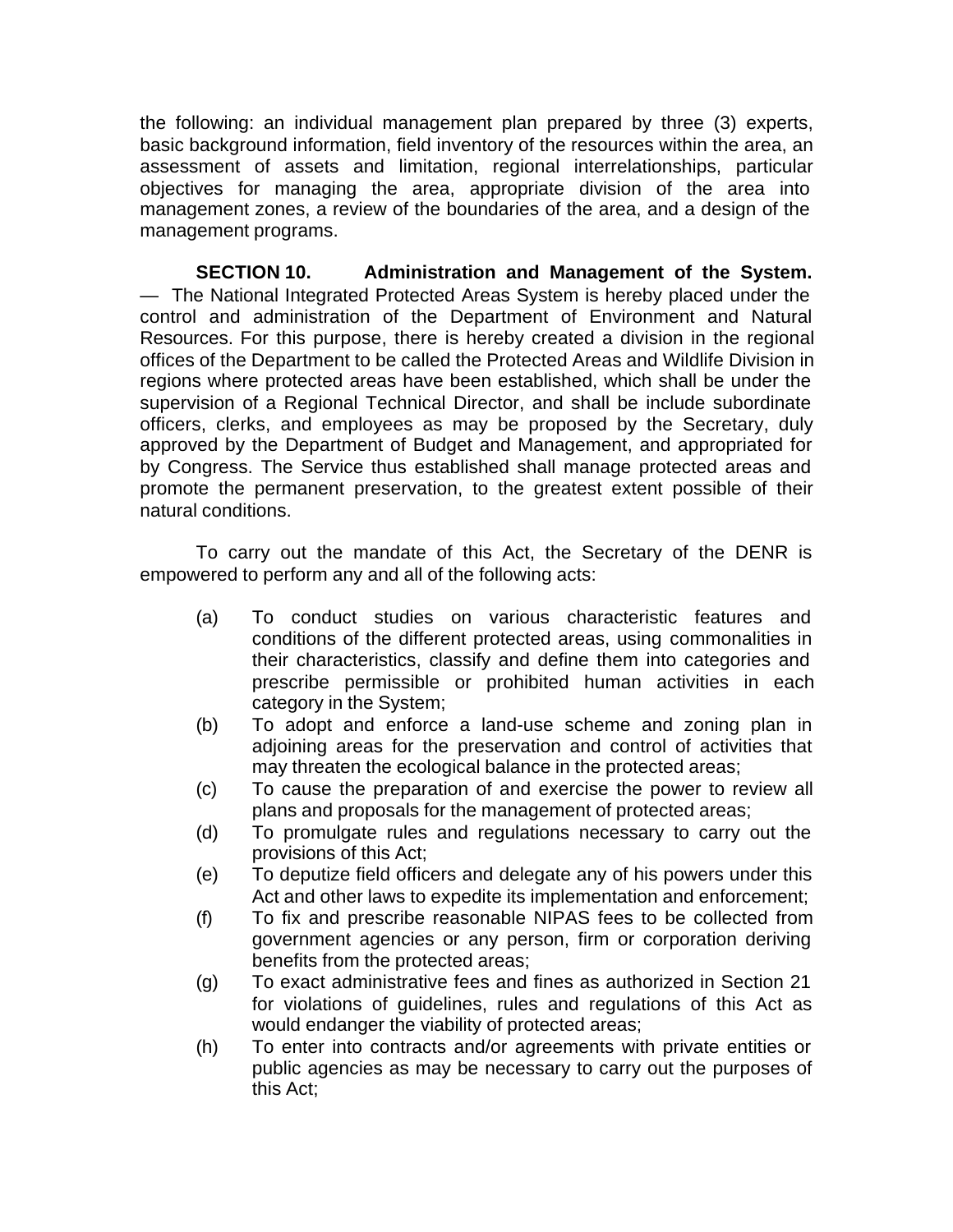- (i) To accept in the name of the Philippine Government and in behalf of NIPAS funds, gifts or bequests of money for immediate disbursements or other property in the interest of the NIPAS, its activities, or its services;
- (j) To call on any agency or instrumentality of the Government as well as academic institutions, nongovernment organizations and the private sector as may be necessary to accomplish the objectives and activities of the System;
- (k) To submit an annual report to the President of the Philippines and to Congress on the status of protected areas in the country;
- (l) To establish a uniform marker for the System, including an appropriate and distinctive symbol for each category in the System, in consultation with appropriate government agencies and public and private organizations;
- (m) To determine the specification of the class, type and style of buildings and other structures to be constructed in protected areas and the materials to be used;
- (n) Control the construction, operation and maintenance of roads, trails, waterworks, sewerage, fire protection, and sanitation systems and other public utilities within the protected area;
- (o) Control occupancy of suitable portions of the protected area and resettle outside of said area forest occupants therein, with the exception of the members of indigenous communities ; and
- (p) To perform such other functions as may be directed by the President of the Philippines, and to do such acts as may be necessary or incidental to the accomplishment of the purpose and objectives of the System.

**SECTION 11. Protected Area Management Board.** — A Protected Area Management Board for each of the establishment protected area shall be created and shall be composed of the following: the Regional Executive Director under whose jurisdiction the protected area is located; one (1) representative from the autonomous regional government, if applicable; the Provincial Development Officer; one (1) representative from the municipal government; one (1) representative from each barangay covering the protected area; one (1) representative from each tribal community, if applicable; and, at least three (3) representatives from nongovernment organizations/local community organizations, and if necessary, one (1) representative from other departments or national government agencies involved in protected area management.

The Board shall, by a majority vote, decide the allocations for budget, approve proposals for funding, decide matters relating to planning, peripheral protection and general administration of the area in accordance with the general management strategy. The members of the Board shall serve for a term of five (5) years without compensation, except for actual and necessary traveling and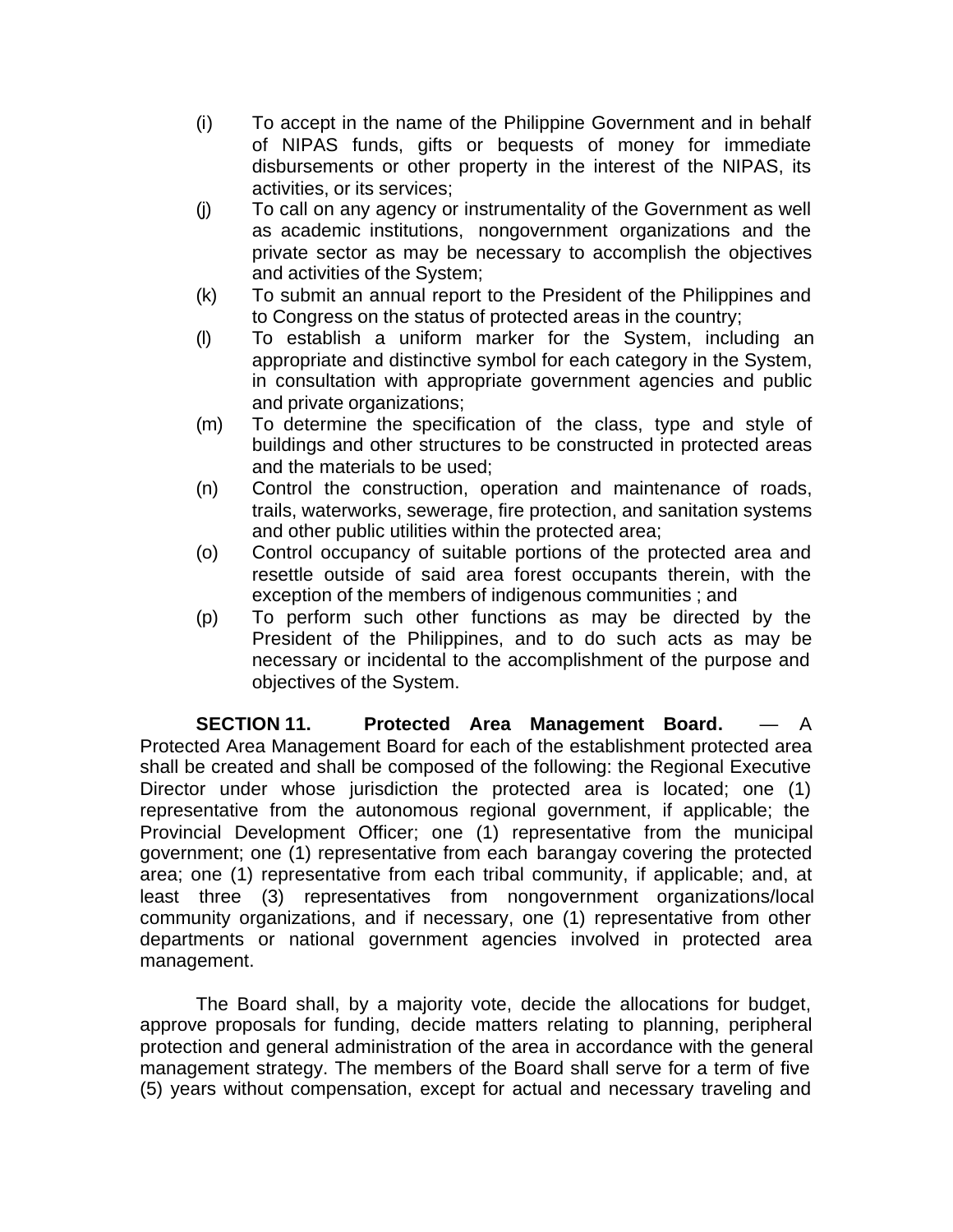subsistence expenses incurred in the performance of their duties. They shall be appointed by the Secretary of the DENR as follows:

- (a) A member who shall be appointed to represent each local government down to barangay level whose territory or portion is included in the protected area. Each appointee shall be the person designated by the head of such LGU, except for the Provincial Development Officer who shall serve ex officio;
- (b) A member from nongovernment organizations who shall be endorsed by heads of organizations which are preferably based in the area or which have established and recognized interest in protected areas;
- (c) The RED/s in the region/s where such protected area lies shall sit as ex officio member of the Board and shall serve as adviser/s in matters related to the technical aspect of management of the area; and
- (d) The RED shall act as chairman of the Board. when there are two (2) or more REDs in the Board, the secretary shall designate one (1) of them to be the Chairman. Vacancies shall be filled in the same manner as the original appointment.

**SECTION 12. Environmental Impact Assessment.** — Proposals for activities which are outside the scope of the management plan for protected areas shall be subject to an environmental impact assessment as required by law before they are adopted, and the results thereof shall be taken into consideration in the decision-making process. No actual implementation of such activities shall be allowed without the required Environmental Compliance Certificate (ECC) under the Philippines Environment Impact Assessment (ELA) system. In instances where such activities are allowed to be undertaken, the proponent shall plan and carry them out in such manner as will minimize any adverse effects and take preventive and remedial action when appropriate. The proponent shall be liable for any damage due to lack of caution or indiscretion.

**SECTION 13. Ancestral Lands and Rights Over Them.** — Ancestral lands and customary rights and interest arising shall be accorded due recognition. The DENR shall prescribe rules and regulations to govern ancestral lands within protected areas: Provided, That the DENR shall have no power to evict indigenous communities from their present occupancy nor resettle them to another area without their consent: Provided, however, That all rules and regulations, whether adversely affecting said communities or not, shall be subjected to notice and hearing to be participated in by members of concerned indigenous community.

**SECTION 14. Survey for Energy Resources.** — Consistent with the policies declared in Section 2 hereof, protected areas, except strict nature reserves and natural parks, may be subjected to exploration only for the purpose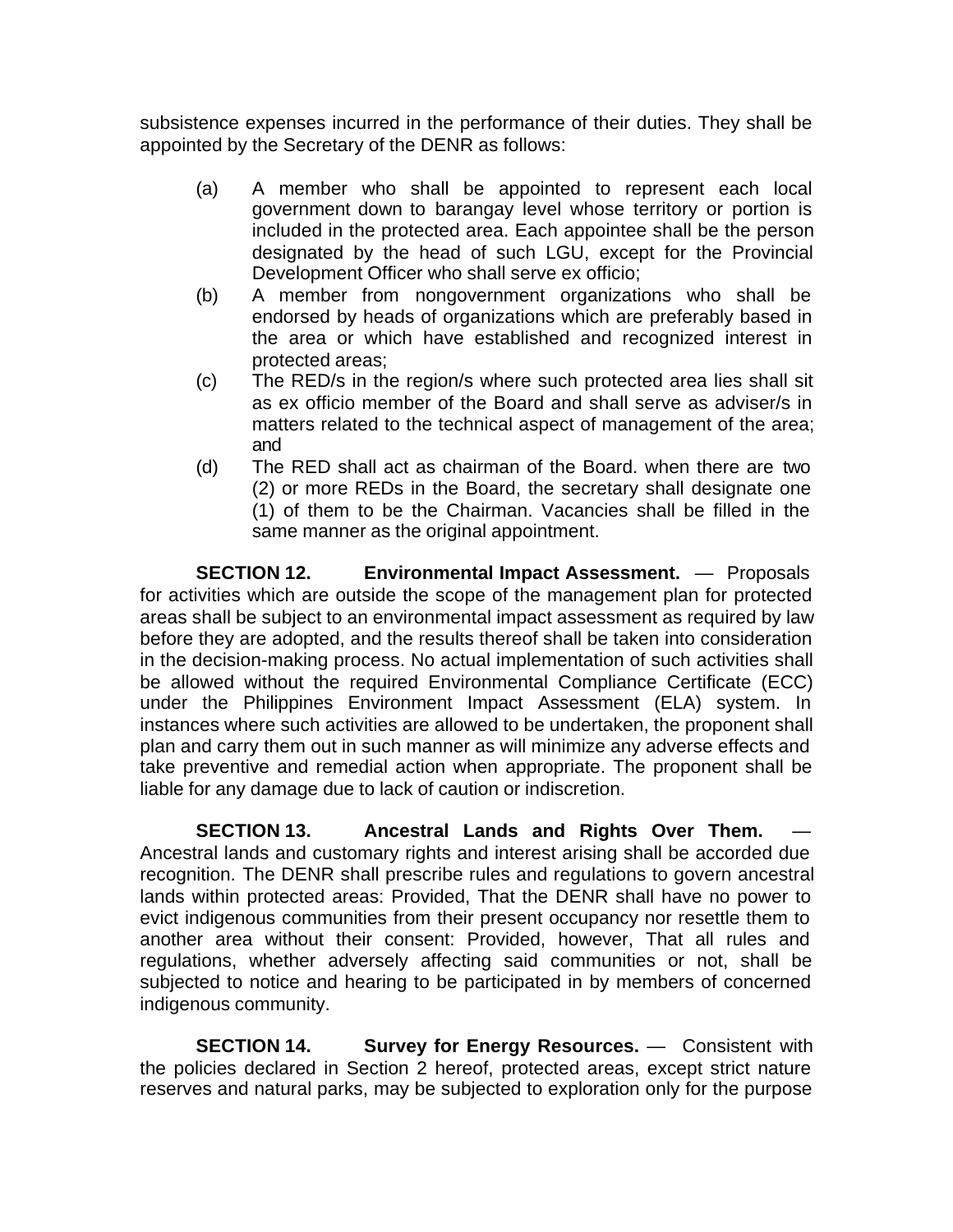of gathering information on energy resources and only if such activity is carried out with the least damage to surrounding areas. Surveys shall be conducted only in accordance with a program approved by the DENR, and the result of such surveys shall be made available to the public and submitted to the President for recommendation to Congress. Any exploitation and utilization of energy resources found within NIPAS areas shall be allowed only through a law passed by Congress.

**SECTION 15. Areas Under the Management of Other Departments and Government Instrumentalities.** — Should there be protected areas, or portions thereof, under the jurisdiction of government instrumentalities other than the DENR, such jurisdiction shall, prior to the passage of this Act, remain in the said department or government instrumentality: Provided, That the department or government instrumentality exercising administrative jurisdiction over said protected area or a portion thereof shall coordinate with the DENR in the preparation of its management plans, upon the effectivity of this Act.

**SECTION 16. Integrated Protected Areas Fund.** — There is hereby established a trust fund to be known as Integrated Protected Areas (IPAS) Fund for purposes of financing projects of the System. The IPAS may solicit and receive donations, endowments, and grants in the form of contributions, and such endowments shall be exempted from income or gift taxes and all other taxes, charges or fees imposed by the Government for any political subdivision or instrumentality thereof.

All incomes generated from the operation of the System or management of wild flora and fauna shall accrue to the Fund and may be utilized directly by the DENR for the above purpose. These incomes shall be derived from:

- (a) Taxes from the permitted sale and export of flora and fauna and other resources from protected areas;
- (b) Proceeds from lease of multiple-use areas;
- (c) Contributions from industries and facilities directly benefiting from the protected areas; and
- (d) Such other fees and incomes derived from the operation of the protected area.

Disbursements from the Fund shall be made solely for the protection, maintenance, administration, and management of the System, and duly approved projects endorsed by the PAMBs, in the amounts authorized by the DENR.

**SECTION 17. Annual Report to Congress.** — At the opening of each session of Congress, the DENR shall report to the President, for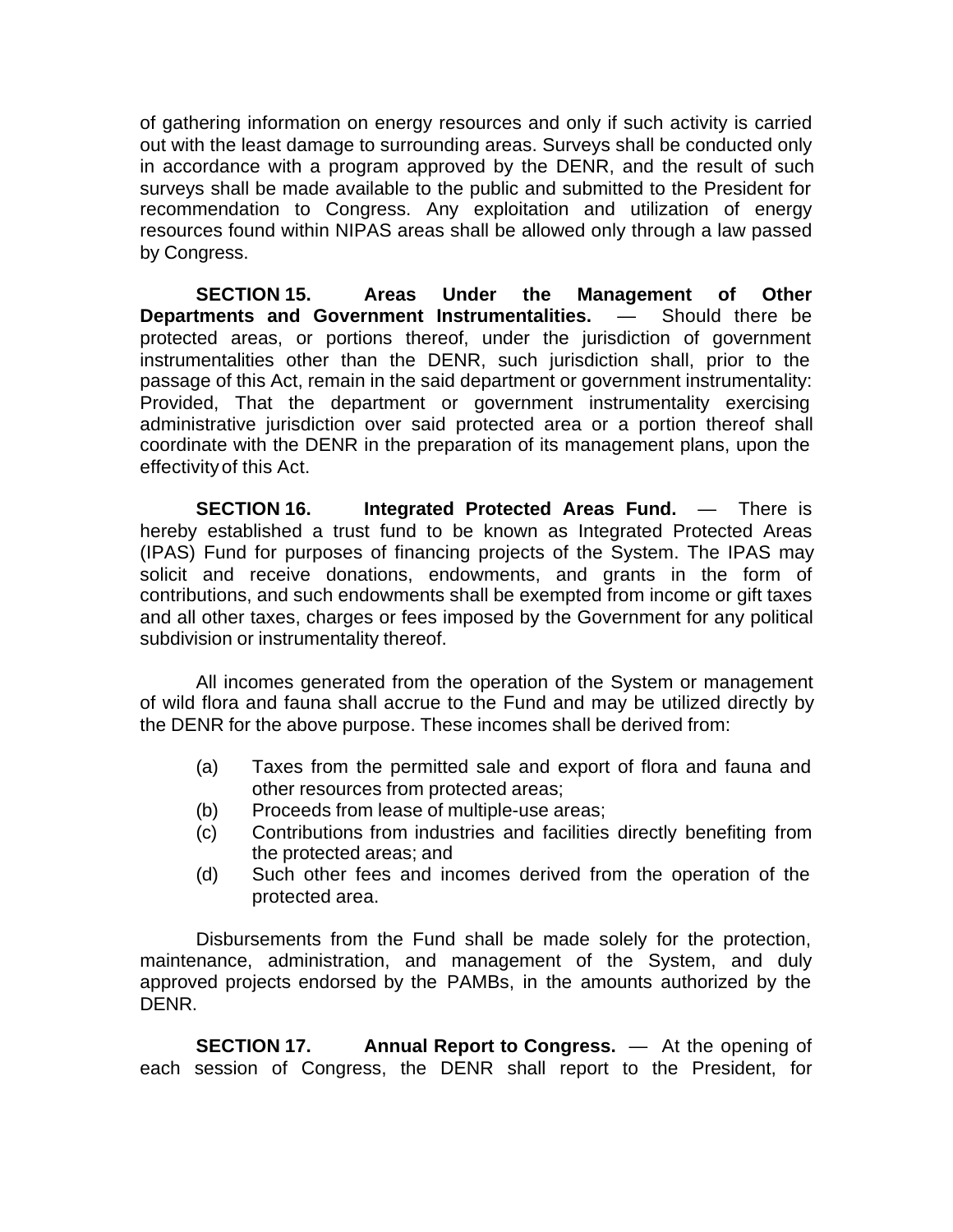transmission to Congress, on the status of the System, regulation in force and other pertinent information, together with recommendations.

**SECTION 18. Field Officers.** — All officials, technical personnel and forest guards employed in the integrated protected area service or all persons deputized by the DENR, upon recommendation of the Management Board shall be considered as field officers and shall have the authority to investigate and search premises and buildings and make arrests in accordance with the rule on criminal procedure for the violation of laws and regulation relating to protected areas. Persons arrested shall be brought to the nearest police precinct for investigation.

Nothing herein mentioned shall be constructed as preventing regular law enforcers and police officers from arresting any person in the act of violating said laws and regulating.

**SECTION 19. Special Prosecutor.** — The Department of Justice shall designate special prosecutors to prosecute violations of laws rules and regulations in protected areas.

**SECTION 20. Prohibited Acts.** — Except as may be allowed by the nature of their categories and pursuant to rules and regulations governing the same, the following acts are prohibited within protected areas:

- (a) Hunting, destroying, disturbing, or mere possession of any plants or animals or products derived therefrom without a permit from the Management Board;
- (b) Dumping of any waste products detrimental to the protected area, or to the plants and animals or inhabitants therein;
- (c) Use of any motorized equipment without a permit from the Management Board;
- (d) Mutilating, defacing or destroying objects of natural beauty or objects of interest to cultural communities (of scenic value);
- (e) Damaging and leaving roads and trails in a damaged condition;
- (f) Squatting, mineral locating, or otherwise occupying any land;
- (g) Constructing or maintaining any kind of structure, fences or enclosures, conducting any business enterprise without a permit;
- (h) Leaving in exposed or unsanitary conditions refuse or debris, or depositing in ground or in bodies of water; and
- (i) Altering, removing destroying or defacing boundary marks or signs.

**SECTION 21. Penalties.** — Whoever violates, this Act or any rules and regulations issued by the Department pursuant to this Act or whoever is found guilty by a competent court of justice of any of the offenses in the preceding section shall be fined in the amount of not less than Five thousand pesos (P5,000) nor more than Five hundred thousand pesos (P500,000),